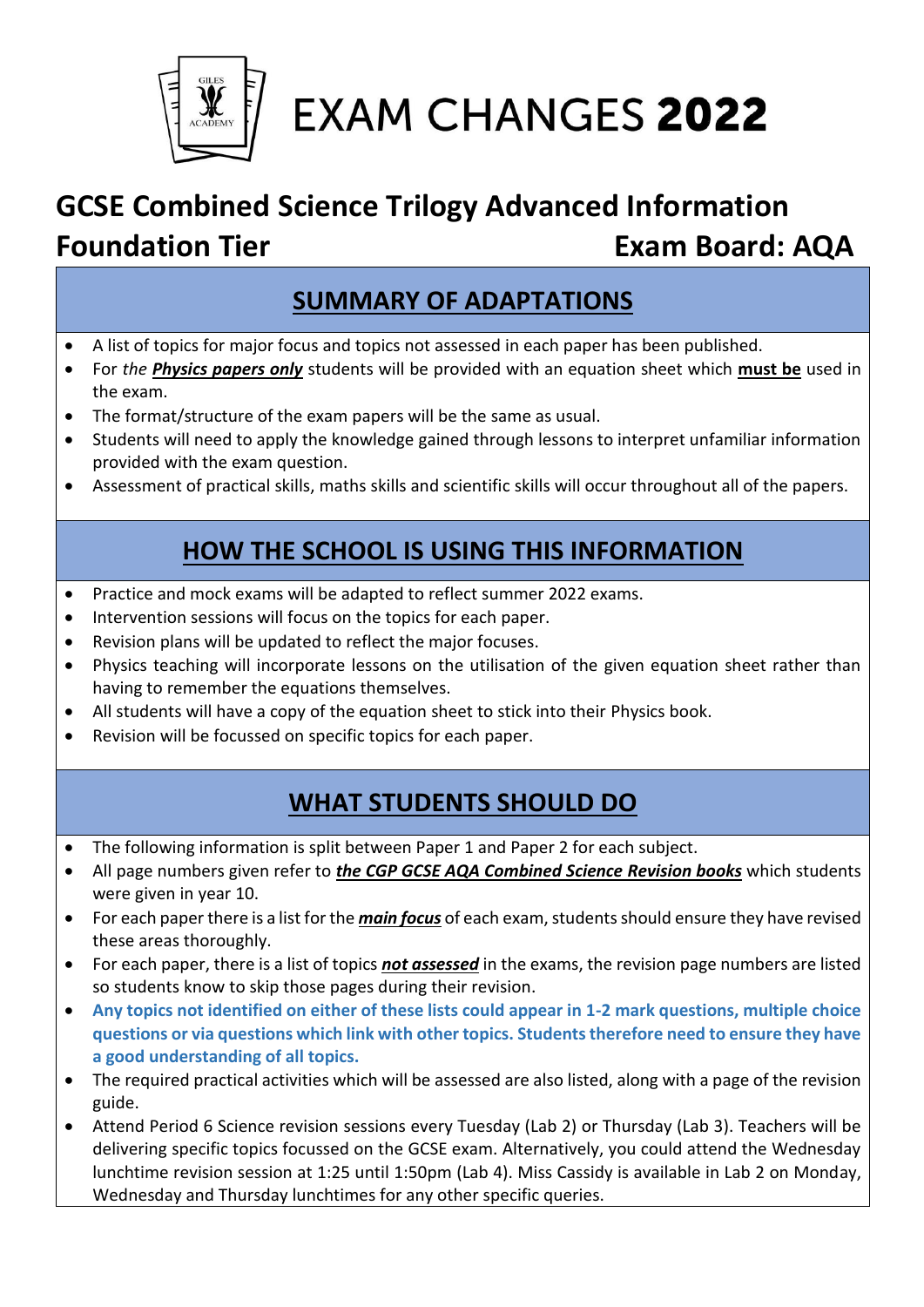### **Biology Paper 1**

| <b>Major Focus</b>                                                                              | <b>Not assessed</b> |                                                                                                            |              |  |  |  |
|-------------------------------------------------------------------------------------------------|---------------------|------------------------------------------------------------------------------------------------------------|--------------|--|--|--|
| <b>Topic</b>                                                                                    | <b>Pages</b>        | <b>Topic</b>                                                                                               | <b>Pages</b> |  |  |  |
| Chromosomes, mitosis and the cell cycle                                                         | 15                  | <b>Osmosis</b>                                                                                             | 18           |  |  |  |
| Stem cells                                                                                      | 16                  | <b>Active transport</b>                                                                                    | 19           |  |  |  |
| The human digestive system                                                                      | 27                  | <b>Coronary heart disease</b>                                                                              | $33 - 34$    |  |  |  |
| The heart and blood vessels                                                                     | $30 - 31$           | Uses of glucose from photosynthesis                                                                        | 50           |  |  |  |
| <b>Blood</b>                                                                                    | 32                  | Aerobic and anaerobic respiration                                                                          | 54           |  |  |  |
| <b>Health issues</b>                                                                            | 35                  | <b>Response to exercise</b>                                                                                | 55           |  |  |  |
| Risk factors for non-communicable                                                               | 36                  | <b>Metabolism</b>                                                                                          | 53           |  |  |  |
| diseases                                                                                        |                     |                                                                                                            |              |  |  |  |
| Cancer                                                                                          | 37                  |                                                                                                            |              |  |  |  |
| Communicable diseases                                                                           | 42                  |                                                                                                            |              |  |  |  |
| Diseases caused by pathogens                                                                    | $43 - 45$           |                                                                                                            |              |  |  |  |
| Human defence systems                                                                           | 46                  |                                                                                                            |              |  |  |  |
| <b>Vaccination</b>                                                                              | 47                  |                                                                                                            |              |  |  |  |
| <b>Antibiotics and painkillers</b>                                                              | 48                  |                                                                                                            |              |  |  |  |
| Discovery and development of drugs                                                              | 49                  |                                                                                                            |              |  |  |  |
| Photosynthesis and rates                                                                        | $50 - 52$           |                                                                                                            |              |  |  |  |
| Required practical activity 1: use of a light microscope - Page 13                              |                     |                                                                                                            |              |  |  |  |
| Required practical activity 3: test for a range of carbohydrates, lipids and proteins - Page 28 |                     |                                                                                                            |              |  |  |  |
|                                                                                                 |                     | Required practical activity 5: investigate the effect of light on the rate of photosynthesis of pondweed - |              |  |  |  |

*p52*

### **Biology Paper 2**

| <b>Major Focus</b>                                                                                                                      |              | <b>Not assessed</b>                       |              |  |  |  |
|-----------------------------------------------------------------------------------------------------------------------------------------|--------------|-------------------------------------------|--------------|--|--|--|
| <b>Topic</b>                                                                                                                            | <b>Pages</b> | <b>Topic</b>                              | <b>Pages</b> |  |  |  |
| The endocrine system                                                                                                                    | 61           | The nervous system                        | 58-59        |  |  |  |
| Control of blood glucose concentration                                                                                                  | 62           | Hormones in human reproduction            | 63           |  |  |  |
| DNA and the genome                                                                                                                      | 66           | Contraception                             | $64 - 65$    |  |  |  |
| Genetic inheritance                                                                                                                     | 70           | Sexual and asexual reproduction           | 67           |  |  |  |
| <b>Inherited disorders</b>                                                                                                              | 71           | <b>Meiosis</b>                            | 68           |  |  |  |
| <b>Communities</b>                                                                                                                      | 83           | Sex determination                         | 69           |  |  |  |
| Abiotic and biotic factors                                                                                                              | 84           | <b>Variation</b>                          | 73           |  |  |  |
| Levels or organisation in an ecosystem                                                                                                  | 86           | Evolution                                 | 74           |  |  |  |
| How materials are cycled                                                                                                                | 89-90        | Selective breeding                        | 77           |  |  |  |
|                                                                                                                                         |              | <b>Resistant bacteria</b>                 | $75 - 76$    |  |  |  |
|                                                                                                                                         |              | <b>Adaptations</b>                        | 85           |  |  |  |
|                                                                                                                                         |              | <b>Biodiversity and maintaining</b><br>94 |              |  |  |  |
|                                                                                                                                         |              | biodiversity                              |              |  |  |  |
|                                                                                                                                         |              | Land use and deforestation<br>93          |              |  |  |  |
|                                                                                                                                         |              | <b>Global warming</b>                     | 92           |  |  |  |
| Required practical activity 7: use sampling techniques to measure the population size of a common<br>species in a habitat - Pages 87-88 |              |                                           |              |  |  |  |

**Chemistry Paper 1**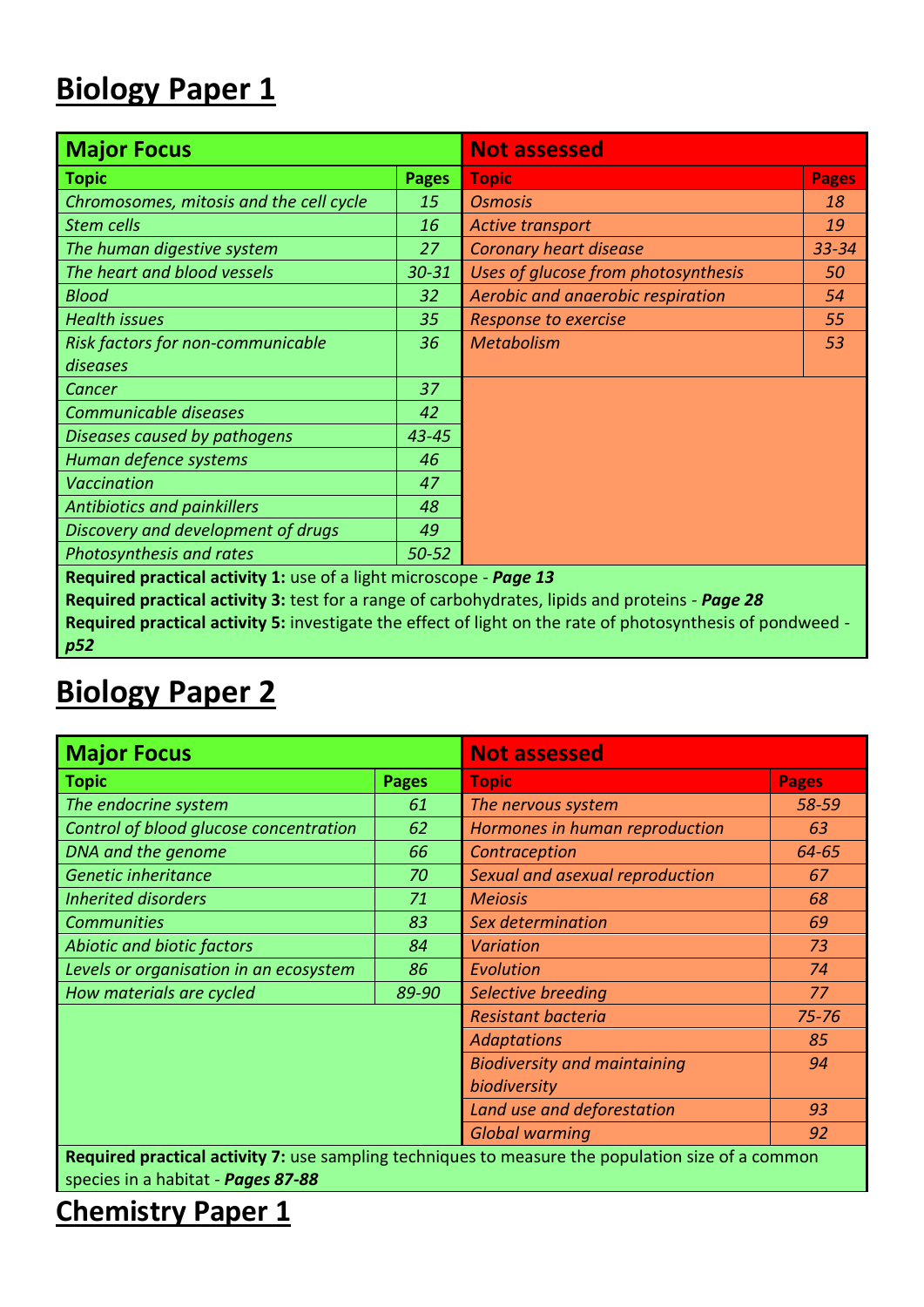| <b>Major Focus</b>                         | <b>Not assessed</b> |              |              |  |  |
|--------------------------------------------|---------------------|--------------|--------------|--|--|
| <b>Topic</b>                               | <b>Pages</b>        | <b>Topic</b> | <b>Pages</b> |  |  |
| The Periodic table                         | 107                 | N/A          | N/A          |  |  |
| Development of the periodic table          | 106                 |              |              |  |  |
| <b>Metals and non-metals</b>               | 108                 |              |              |  |  |
| Group 1, 7, 0                              | 109-111             |              |              |  |  |
| <b>States of matter</b>                    | 121                 |              |              |  |  |
| Properties of ionic compounds              | 115                 |              |              |  |  |
| Properties of simple molecules             | 117                 |              |              |  |  |
| Polymers and giant covalent structures     | 118                 |              |              |  |  |
| <b>Metallic bonding and alloys</b>         | 120                 |              |              |  |  |
| Diamond, graphite, graphene, fullerenes    | 119                 |              |              |  |  |
| Reactivity series and extraction of metals | 130                 |              |              |  |  |
| Reactions of metals and acids              | 131                 |              |              |  |  |
| The pH scale and neutralisation            | 128                 |              |              |  |  |
| Electrolysis                               | $132 - 3$           |              |              |  |  |

**Required practical activity 8:** preparation of a pure, dry sample of a soluble salt from an insoluble oxide or carbonate - *Page 129*

**Required practical activity 9:** investigate what happens when aqueous solutions are electrolysed using inert electrodes - *Page 133*

**Required practical activity 10:** investigate the variables that affect temperature changes in reacting solutions such as, eg, acid plus metals, acid plus carbonates, neutralisations, displacement of metals - *Page 135*

| <b>Major Focus</b>                         | <b>Not assessed</b> |                                     |              |  |
|--------------------------------------------|---------------------|-------------------------------------|--------------|--|
| <b>Topic</b>                               | <b>Pages</b>        | Topic                               | <b>Pages</b> |  |
| <b>Factors affecting rate of reaction</b>  | 139                 | Greenhouse gases and climate change | 156          |  |
| Collision theory and activation energy     | 138                 | Carbon footprint                    | 157          |  |
| <b>Reversible reactions</b>                | 144                 |                                     |              |  |
| Crude oil, hydrocarbons and alkanes        | 147                 |                                     |              |  |
| Fractional distillation and petrochemicals | 148                 |                                     |              |  |
| Properties of hydrocarbons                 | 146                 |                                     |              |  |
| Cracking and alkenes                       | 149                 |                                     |              |  |
| <b>Pure substances and formulations</b>    | 150                 |                                     |              |  |
| Paper chromatography                       | 151                 |                                     |              |  |
| Tests for gases                            | 153                 |                                     |              |  |
| The Earth's atmosphere                     | 155                 |                                     |              |  |
| Atmospheric pollutants from fuels          | 158                 |                                     |              |  |
| Sustainable development                    | 161                 |                                     |              |  |
| Potable water                              | 163                 |                                     |              |  |
| Waste water treatment                      | $164 - 5$           |                                     |              |  |

### **Chemistry Paper 2**

**Required practical activity 11:** investigate how changes in concentration affect the rates of reactions - *Page 140*

**Required practical activity 12:** investigate how paper chromatography can be used to separate and tell the difference between coloured substances and calculate Rf values - *Page 152*

### **Physics Paper 1**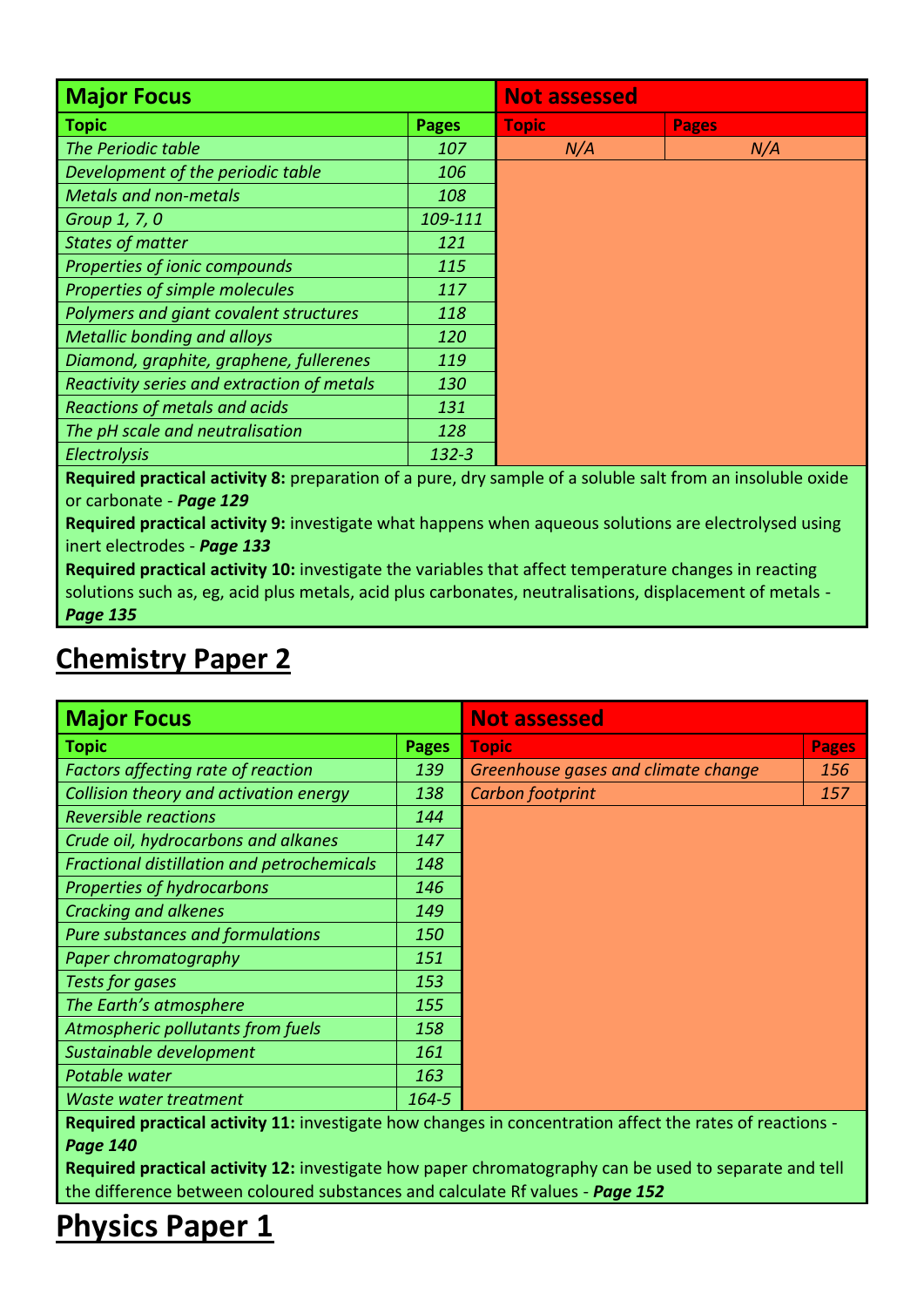| <b>Major Focus</b>                  |              | <b>Not assessed</b>       |              |  |  |  |
|-------------------------------------|--------------|---------------------------|--------------|--|--|--|
| <b>Topic</b>                        | <b>Pages</b> | <b>Topic</b>              | <b>Pages</b> |  |  |  |
| <b>Energy stores and systems</b>    | 167          | Electricity in the home   | 188          |  |  |  |
| Energy transfers by heating         | 170          | The structure of the atom | 197          |  |  |  |
| Kinetic and potential energy stores | 169          |                           |              |  |  |  |
| Power                               | 172          |                           |              |  |  |  |
| <b>Energy resources</b>             | $175 - 8$    |                           |              |  |  |  |
| Circuit symbols and current         | 180          |                           |              |  |  |  |
| Current, resistance and p.d         | 181          |                           |              |  |  |  |
| Current and I-V graphs              | 183          |                           |              |  |  |  |
| <b>Density</b>                      | 194          |                           |              |  |  |  |
| The three states of matter          | 193          |                           |              |  |  |  |
| <b>Nuclear radiation</b>            | 198          |                           |              |  |  |  |
| <b>Nuclear equations</b>            | 199          |                           |              |  |  |  |
| Half-life                           | 200          |                           |              |  |  |  |
| Radioactive contamination           | 201          |                           |              |  |  |  |

**Required practical activity 14:** an investigation to determine the specific heat capacity of one or more materials - *Page 171*

**Required practical activity 16:** use circuit diagrams to construct appropriate circuits to investigate the I– V characteristics of a variety of circuit elements, including a filament lamp, a diode and a resistor at constant temperature - *Page 184*

### **Physics Paper 2**

| <b>Major Focus</b>                                            | <b>Not assessed</b>                                                                                      |                              |              |  |
|---------------------------------------------------------------|----------------------------------------------------------------------------------------------------------|------------------------------|--------------|--|
| <b>Topic</b>                                                  | <b>Pages</b>                                                                                             | <b>Topic</b>                 | <b>Pages</b> |  |
| Vector/scalar, contact/non-contact forces                     | 203                                                                                                      | <b>Forces and elasticity</b> | $206 - 7$    |  |
| Gravity                                                       | 204                                                                                                      |                              |              |  |
| <b>Resultant forces</b>                                       | 205                                                                                                      |                              |              |  |
| Distance, displacement, speed, velocity                       | 208                                                                                                      |                              |              |  |
| Distance-time graphs                                          | 210                                                                                                      |                              |              |  |
| Acceleration and velocity-time graphs                         | 209                                                                                                      |                              |              |  |
| Newtons $1^{st}$ , $2^{nd}$ and $3^{rd}$ laws                 | $212 - 3$                                                                                                |                              |              |  |
| <b>Stopping distance</b>                                      | 215                                                                                                      |                              |              |  |
| <b>Reaction time</b>                                          | 217                                                                                                      |                              |              |  |
| <b>Factors affecting braking distance</b>                     | 216                                                                                                      |                              |              |  |
| Types of electromagnetic wave                                 | 223                                                                                                      |                              |              |  |
| <b>Refraction of waves</b>                                    | 222                                                                                                      |                              |              |  |
| Uses of electromagnetic waves                                 | 224                                                                                                      |                              |              |  |
| Dangers of electromagnetic waves                              | 228                                                                                                      |                              |              |  |
| <b>Magnets and magnetic fields</b>                            | 229                                                                                                      |                              |              |  |
| <b>Current and magnetic fields</b>                            | 230                                                                                                      |                              |              |  |
|                                                               | Required practical activity 21: investigate how the amount of infrared radiation absorbed or radiated by |                              |              |  |
| a surface depends on the nature of that surface - Pages 226-7 |                                                                                                          |                              |              |  |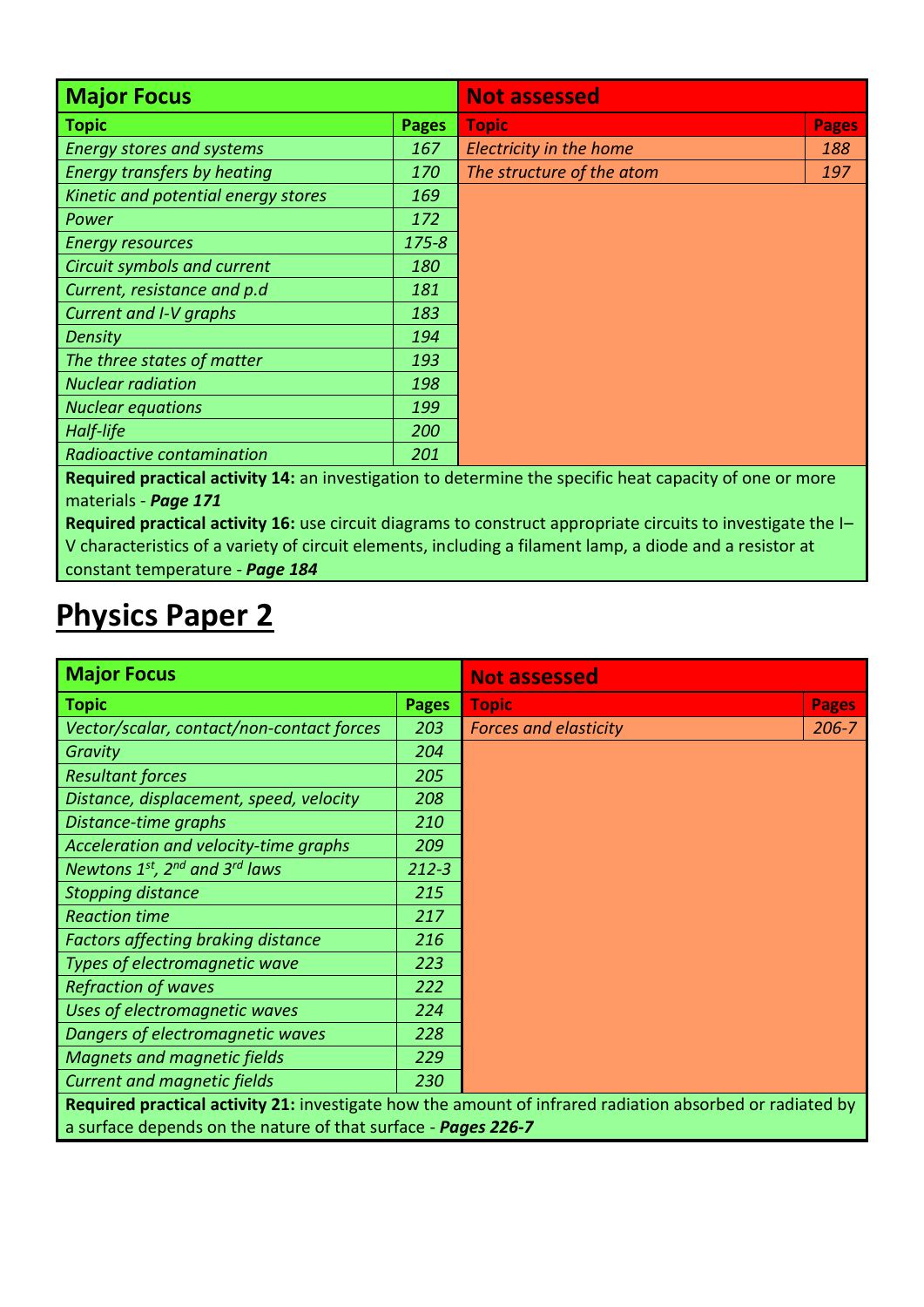

## **Physics Equations Sheet GCSE Combined Science: Trilogy (8464)** and GCSE Combined Science: Synergy  $(8465)$

### FOR USE IN JUNE 2022 ONLY

### HT = Higher Tier only equations

| kinetic energy = $0.5 \times \text{mass} \times (\text{speed})^2$                           | $E_k = \frac{1}{2} m v^2$      |
|---------------------------------------------------------------------------------------------|--------------------------------|
| elastic potential energy = $0.5 \times$ spring constant $\times$ (extension) <sup>2</sup>   | $E_e = \frac{1}{2} k e^2$      |
| gravitational potential energy = mass × gravitational field strength × height               | $E_p = m g h$                  |
| change in thermal energy = mass $\times$ specific heat capacity $\times$ temperature change | $\Delta E = m c \Delta \theta$ |
| power = energy transferred<br>time                                                          | $P=\frac{E}{t}$                |
| work done<br>power = $-$<br>time                                                            | $P=\frac{W}{t}$                |
| useful output energy transfer<br>efficiency = $-$<br>total input energy transfer            |                                |
| $effective =$ useful power output<br>total power input                                      |                                |
| charge flow = current $\times$ time                                                         | $Q=It$                         |
| potential difference = current × resistance                                                 | $V = IR$                       |
| power = potential difference × current                                                      | $P = VI$                       |
| power = $(current)^2$ × resistance                                                          | $P = I^2 R$                    |
| energy transferred = power $\times$ time                                                    | $E = P t$                      |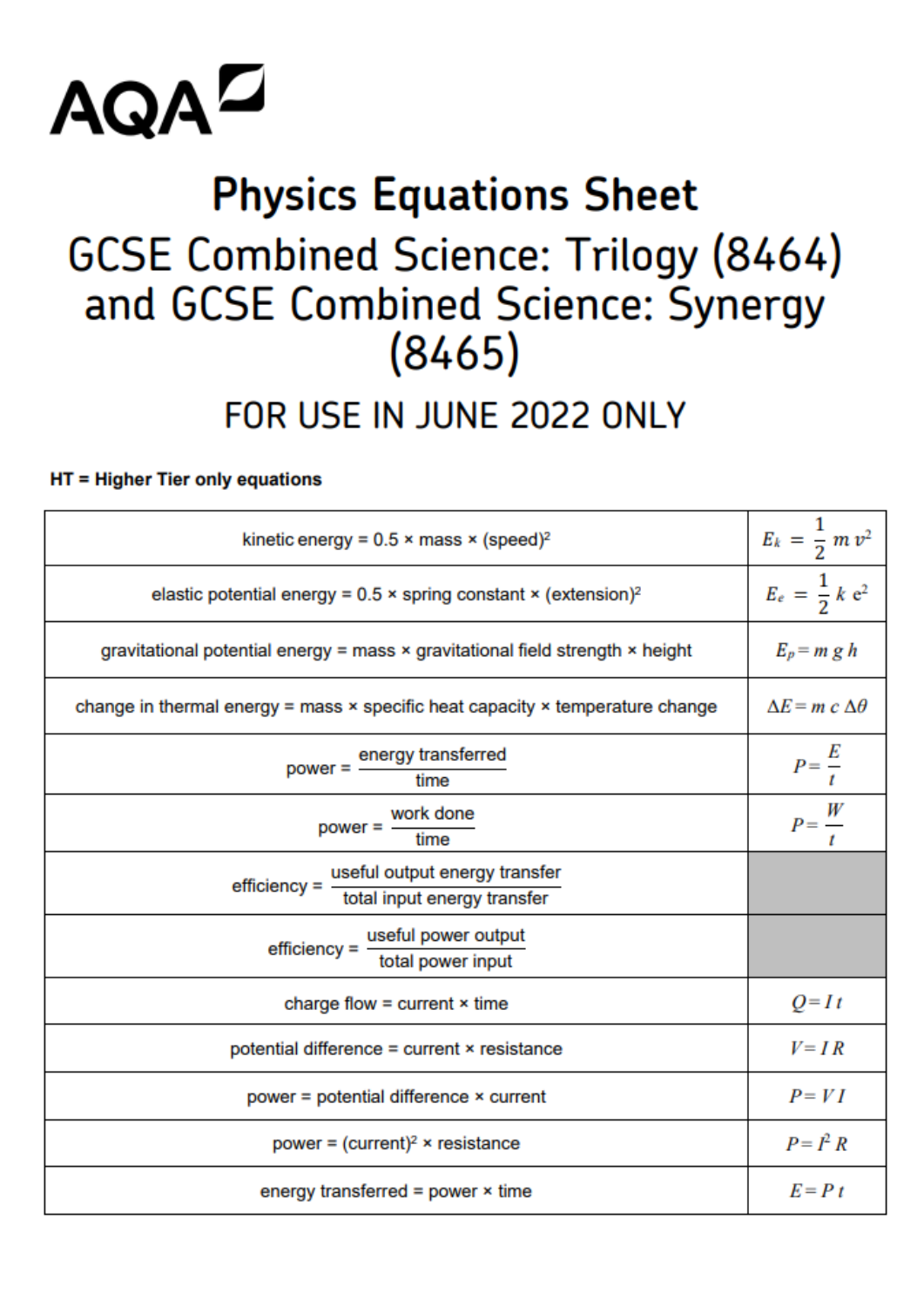|           | energy transferred = charge flow × potential difference                                                                                        | $E = QV$               |
|-----------|------------------------------------------------------------------------------------------------------------------------------------------------|------------------------|
| HT        | potential difference across primary coil x current in primary coil =<br>potential difference across secondary coil x current in secondary coil | $V_p I_p = V_s I_s$    |
|           | $density = \frac{mass}{volume}$                                                                                                                | $\rho = \frac{m}{V}$   |
|           | thermal energy for a change of state $=$ mass $\times$ specific latent heat                                                                    | $E = mL$               |
|           | weight = mass × gravitational field strength                                                                                                   | $W = m g$              |
|           | work done $=$ force $\times$ distance (along the line of action of the force)                                                                  | $W = F s$              |
|           | $force = spring constant × extension$                                                                                                          | $F = k e$              |
|           | distance travelled = speed $\times$ time                                                                                                       | $s = v t$              |
|           | $acceleration = \frac{change in velocity}{time taken}$                                                                                         | $a=\frac{\Delta v}{t}$ |
|           | (final velocity) <sup>2</sup> – (initial velocity) <sup>2</sup> = 2 × acceleration × distance                                                  | $v^2 - u^2 = 2 a s$    |
|           | resultant force $=$ mass $\times$ acceleration                                                                                                 | $F = ma$               |
| <b>HT</b> | momentum = mass $\times$ velocity                                                                                                              | $p = m v$              |
|           | $period = \frac{1}{frequency}$                                                                                                                 | $T=\frac{1}{f}$        |
|           | wave speed = frequency $\times$ wavelength                                                                                                     | $v = f \lambda$        |
| HT        | force on a conductor (at right angles to a magnetic field) carrying a current =<br>magnetic flux density x current x length                    | $F = B II$             |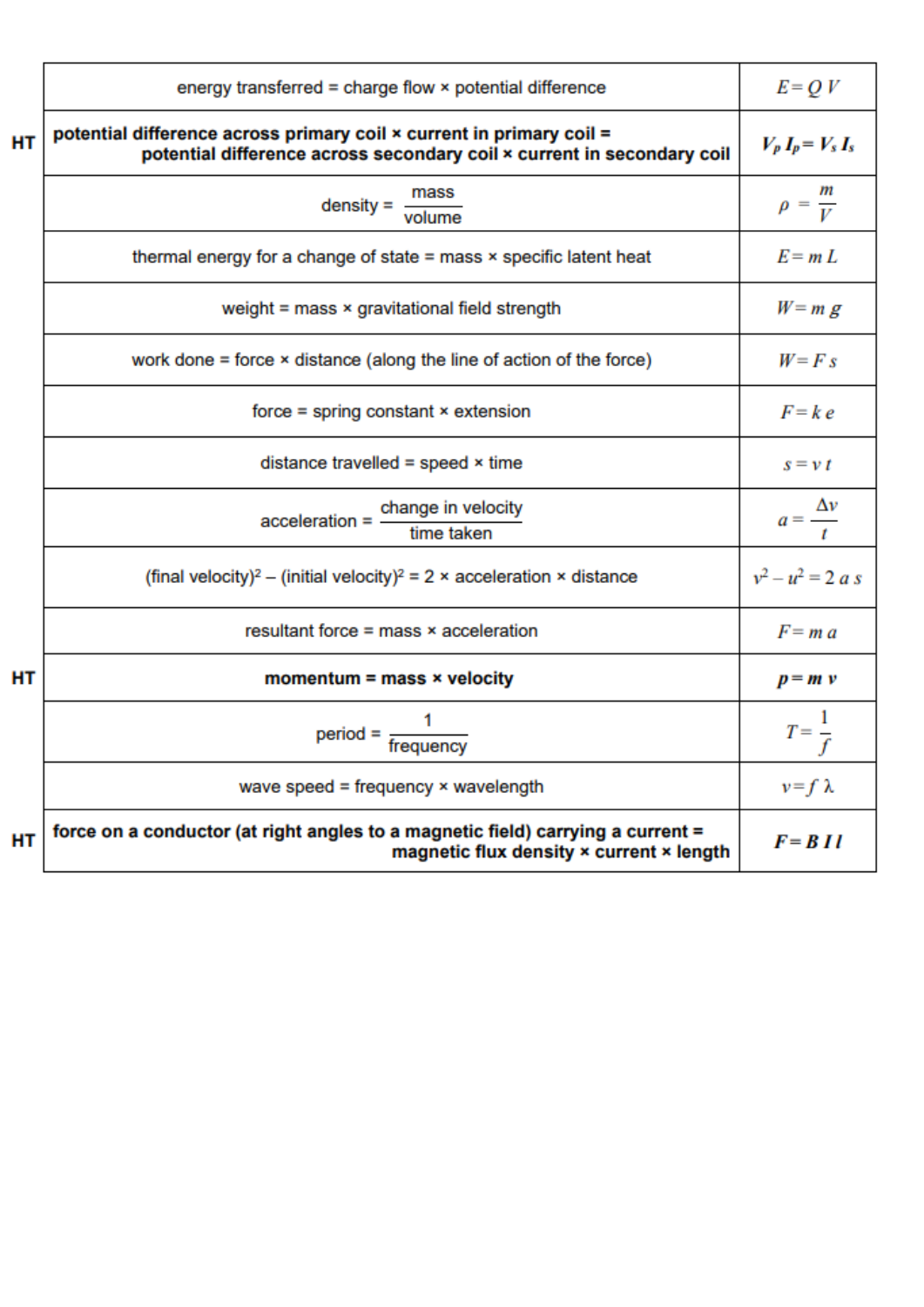## **NOAD**

# The Periodic Table of Elements

 $\mathbf{\tilde{z}}$ 

 $\bullet$ 

ဖ

ທ

d

S

|                                    |                                       |                        |                                  |                            |                      |                 |                 |                          |                         |                 | $\texttt{Var} \left[ \frac{1}{2} \texttt{Var} \left[ \frac{1}{2} \texttt{Var} \left[ \frac{1}{2} \texttt{Var} \left[ \frac{1}{2} \texttt{Var} \left[ \frac{1}{2} \texttt{Var} \left[ \frac{1}{2} \texttt{Var} \left[ \frac{1}{2} \texttt{Var} \left[ \frac{1}{2} \texttt{Var} \left[ \frac{1}{2} \texttt{Var} \left[ \frac{1}{2} \texttt{Var} \left[ \frac{1}{2} \right] \right] \right] \right] \right] \right] \right]$                                                               |                      |
|------------------------------------|---------------------------------------|------------------------|----------------------------------|----------------------------|----------------------|-----------------|-----------------|--------------------------|-------------------------|-----------------|-----------------------------------------------------------------------------------------------------------------------------------------------------------------------------------------------------------------------------------------------------------------------------------------------------------------------------------------------------------------------------------------------------------------------------------------------------------------------------------------|----------------------|
|                                    |                                       |                        |                                  |                            |                      |                 |                 |                          |                         |                 | $\left(50\frac{2}{3}\text{m}\right)$ $\left(50\frac{2}{3}\text{m}\right)$ $\left(50\frac{2}{3}\text{m}\right)$ $\left(50\frac{2}{3}\text{m}\right)$ $\left(50\frac{2}{3}\text{m}\right)$ $\left(50\frac{2}{3}\text{m}\right)$ $\left(50\frac{2}{3}\text{m}\right)$ $\left(50\frac{2}{3}\text{m}\right)$ $\left(50\frac{2}{3}\text{m}\right)$ $\left(50\frac{2}{3}\text{m}\right)$ $\left(50\frac{2}{$                                                                                   |                      |
|                                    |                                       |                        |                                  |                            |                      |                 |                 |                          |                         |                 | $\frac{1}{2} \times \frac{1}{2} \times \frac{1}{2} \times \frac{1}{2} \times \frac{1}{2} \times \frac{1}{2} \times \frac{1}{2} \times \frac{1}{2} \times \frac{1}{2} \times \frac{1}{2} \times \frac{1}{2} \times \frac{1}{2} \times \frac{1}{2} \times \frac{1}{2} \times \frac{1}{2} \times \frac{1}{2} \times \frac{1}{2} \times \frac{1}{2} \times \frac{1}{2} \times \frac{1}{2} \times \frac{1}{2} \times \frac{1}{2} \times \frac{1}{2} \times \frac{1}{2} \times \frac{1$       |                      |
|                                    |                                       |                        |                                  |                            |                      |                 |                 |                          |                         |                 | $\texttt{G} \bullet \tfrac{2}{9} \texttt{e} \left  \texttt{G} \cdot \mathbf{Q} \right  \texttt{G} \bullet \left  \texttt{G} \cdot \mathbf{Q} \right  \texttt{G} \bullet \mathbf{Q} \left  \texttt{G} \cdot \mathbf{Q} \right  \texttt{G} \bullet \mathbf{Q} \left  \texttt{G} \cdot \mathbf{Q} \right  \texttt{G} \bullet \mathbf{Q} \left  \texttt{G} \cdot \mathbf{Q} \right  \texttt{G} \bullet \mathbf{Q} \left  \texttt{G} \cdot \mathbf{Q} \right  \texttt{G} \bullet \mathbf{Q}$ |                      |
|                                    |                                       |                        |                                  |                            |                      |                 |                 |                          |                         |                 | $\sum_{i=1}^{n} \frac{1}{n} \sum_{i=1}^{n} \frac{1}{n} \sum_{i=1}^{n} \frac{1}{n} \sum_{i=1}^{n} \frac{1}{n} \sum_{i=1}^{n} \frac{1}{n} \sum_{i=1}^{n} \frac{1}{n} \sum_{i=1}^{n} \frac{1}{n} \sum_{i=1}^{n} \frac{1}{n} \sum_{i=1}^{n} \frac{1}{n} \sum_{i=1}^{n} \frac{1}{n} \sum_{i=1}^{n} \frac{1}{n} \sum_{i=1}^{n} \frac{1}{n} \sum_{i=1}^{n} \frac{1}{n$                                                                                                                         |                      |
|                                    |                                       |                        |                                  |                            |                      |                 |                 |                          |                         |                 | $\begin{picture}(180,10) \put(0,0){\line(1,0){15}} \put(10,0){\line(1,0){15}} \put(10,0){\line(1,0){15}} \put(10,0){\line(1,0){15}} \put(10,0){\line(1,0){15}} \put(10,0){\line(1,0){15}} \put(10,0){\line(1,0){15}} \put(10,0){\line(1,0){15}} \put(10,0){\line(1,0){15}} \put(10,0){\line(1,0){15}} \put(10,0){\line(1,0){15}} \put(10,0){\line($                                                                                                                                     |                      |
|                                    |                                       |                        |                                  |                            |                      |                 |                 |                          |                         |                 | $\begin{bmatrix} 1 & 0 & 0 & 0 \\ 0 & 0 & 0 & 0 \\ 0 & 0 & 0 & 0 \\ 0 & 0 & 0 & 0 \\ 0 & 0 & 0 & 0 \\ 0 & 0 & 0 & 0 \\ 0 & 0 & 0 & 0 \\ 0 & 0 & 0 & 0 \\ 0 & 0 & 0 & 0 \\ 0 & 0 & 0 & 0 \\ 0 & 0 & 0 & 0 \\ 0 & 0 & 0 & 0 \\ 0 & 0 & 0 & 0 \\ 0 & 0 & 0 & 0 \\ 0 & 0 & 0 & 0 \\ 0 & 0 & 0 & 0 \\ 0 & 0 & 0 & 0 \\ 0 & 0 & 0 & $                                                                                                                                                         |                      |
|                                    |                                       |                        |                                  |                            |                      |                 |                 |                          |                         |                 | $35 = \frac{1}{2} \times 10^{10} \text{ m}^2$                                                                                                                                                                                                                                                                                                                                                                                                                                           |                      |
|                                    |                                       |                        |                                  |                            |                      |                 |                 |                          |                         |                 | $38.8$ $\frac{2}{3}$ $\frac{1}{2}$ $\frac{1}{2}$ $\frac{1}{2}$ $\frac{1}{2}$ $\frac{1}{2}$ $\frac{1}{2}$ $\frac{1}{2}$ $\frac{1}{2}$ $\frac{1}{2}$ $\frac{1}{2}$ $\frac{1}{2}$ $\frac{1}{2}$ $\frac{1}{2}$ $\frac{1}{2}$ $\frac{1}{2}$ $\frac{1}{2}$ $\frac{1}{2}$ $\frac{1}{2}$ $\frac{1}{2}$ $\frac{1}{2}$ $\frac{$                                                                                                                                                                   |                      |
| $\frac{1}{\pi}$<br>$\frac{1}{\pi}$ |                                       |                        |                                  |                            |                      |                 |                 |                          |                         |                 | $rac{1}{2}$ $rac{1}{2}$ $rac{1}{2}$ $rac{1}{2}$ $rac{1}{2}$ $rac{1}{2}$ $rac{1}{2}$ $rac{1}{2}$ $rac{1}{2}$ $rac{1}{2}$ $rac{1}{2}$ $rac{1}{2}$ $rac{1}{2}$ $rac{1}{2}$ $rac{1}{2}$ $rac{1}{2}$ $rac{1}{2}$ $rac{1}{2}$ $rac{1}{2}$ $rac{1}{2}$ $rac{1}{2}$ $rac{1}{2}$ $rac{1}{2}$ $rac{1}{2}$ $rac{1}{$                                                                                                                                                                               |                      |
|                                    |                                       |                        |                                  |                            | 55<br><mark>M</mark> | manganese<br>25 | $\frac{5}{2}$   | technetium<br>43         | $\frac{86}{R}$          | $\frac{1}{25}$  | $[270]$<br>Bh<br>$\frac{1}{207}$                                                                                                                                                                                                                                                                                                                                                                                                                                                        |                      |
|                                    |                                       | atomic (proton) number |                                  |                            | នង                   | chromium<br>24  | $\frac{8}{2}$   | molybdenum<br>42         | $\frac{1}{8}$<br>$\geq$ | tungsten<br>74  | $\begin{bmatrix} 269\  \mathbf{Sg} \ \mathbf{sg} \ \mathbf{ss} \end{bmatrix}$                                                                                                                                                                                                                                                                                                                                                                                                           |                      |
| Key                                | relative atomic mass<br>atomic symbol | name                   |                                  |                            | 5                    | vanadium<br>23  | SS<br>SS        | niobium<br>$\mathcal{A}$ | $\frac{5}{6}$           | $\frac{52}{13}$ | $[270]$<br>Db<br>$40$<br>$105$                                                                                                                                                                                                                                                                                                                                                                                                                                                          |                      |
|                                    |                                       |                        |                                  |                            | $\frac{8}{4}$        | titanium<br>22  | 5<br>ম          | zirconium<br>$40$        | $\frac{4}{25}$          | hafnium<br>72   | $[267]$ <b>Rf</b>                                                                                                                                                                                                                                                                                                                                                                                                                                                                       | rutherfordium<br>104 |
|                                    |                                       |                        |                                  |                            | $\frac{45}{9}$       | scandium<br>21  | 80 ≻ 튛          | 39                       | ត្ត<br>ខេ               | lanthanum<br>57 | 277<br><b>Ac*</b><br>##                                                                                                                                                                                                                                                                                                                                                                                                                                                                 |                      |
|                                    | Be                                    | nuillylec              | $^{24}_{\color{red} \mathbf{N}}$ | magnesium<br>$\frac{2}{3}$ | ទ <b>ី</b>           | calcium<br>20   | $\frac{8}{3}$ ნ | strontium<br>38          | $137$<br>Ba             | barium<br>56    | $\frac{[226]}{Ra}$                                                                                                                                                                                                                                                                                                                                                                                                                                                                      | radium<br>88         |
|                                    |                                       | lithium<br>S           | $\frac{23}{2}$                   | sodium<br>11               | $\frac{8}{3}$        | otassium<br>19  | 85              | rubidium<br>37           | <u>ဒို</u>              | caesium<br>55   | $[223]$ Fr                                                                                                                                                                                                                                                                                                                                                                                                                                                                              | francium<br>87       |

\* The Lanthanides (atomic numbers 58 - 71) and the Actinides (atomic numbers 90 - 103) have been omitted. Relative atomic masses for Cu and CI have not been rounded to the nearest whole number.